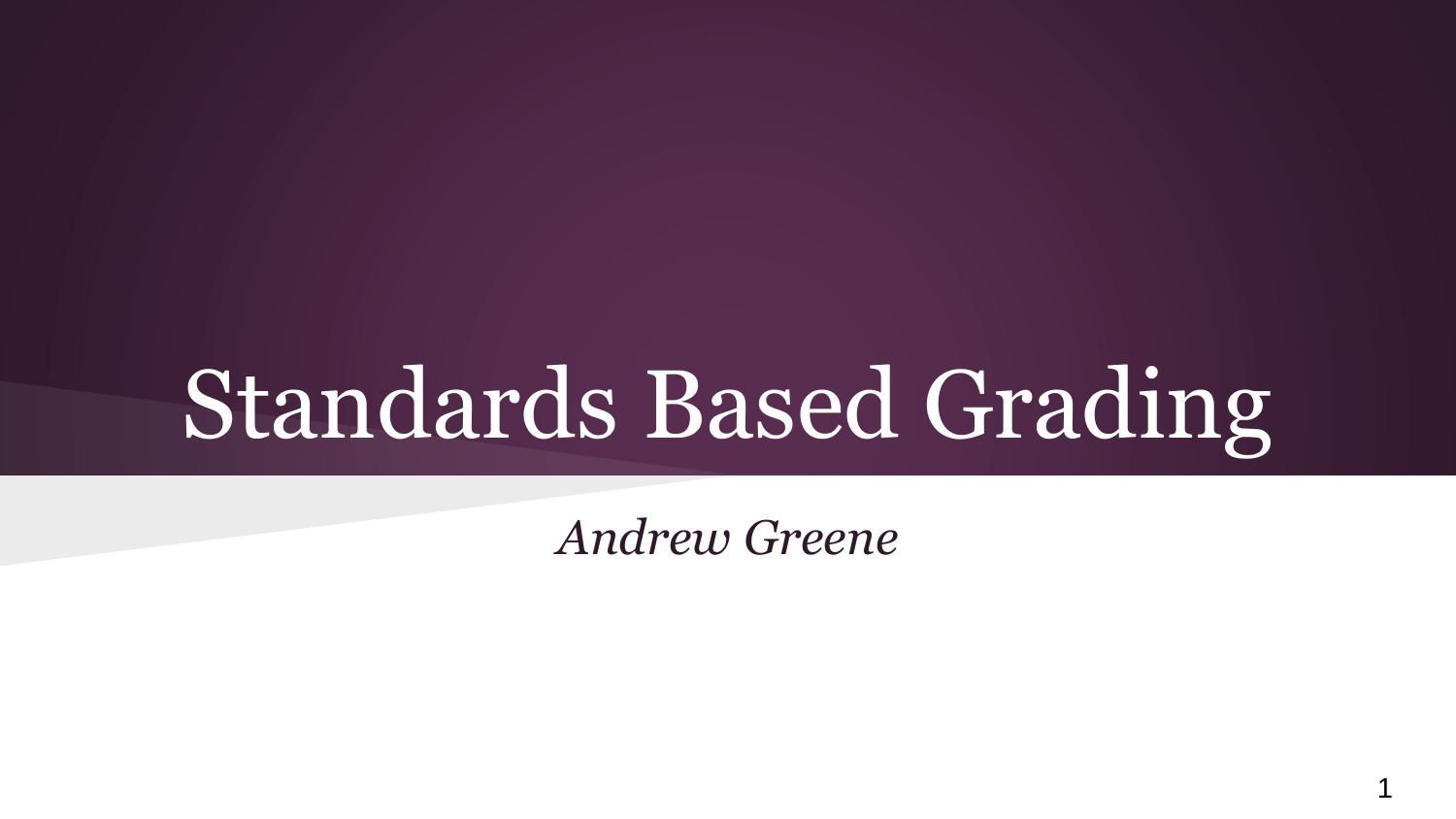### Session Objectives

- To clarify the purpose and practices embedded in current grading systems.
- To acquire information related to the process used in Standard Based Grading with a review of the pros and cons of such a system.
- To examine some specific SBG protocols.
- To discuss and consider some steps that districts, schools, and departments can take related to standardsbased grading.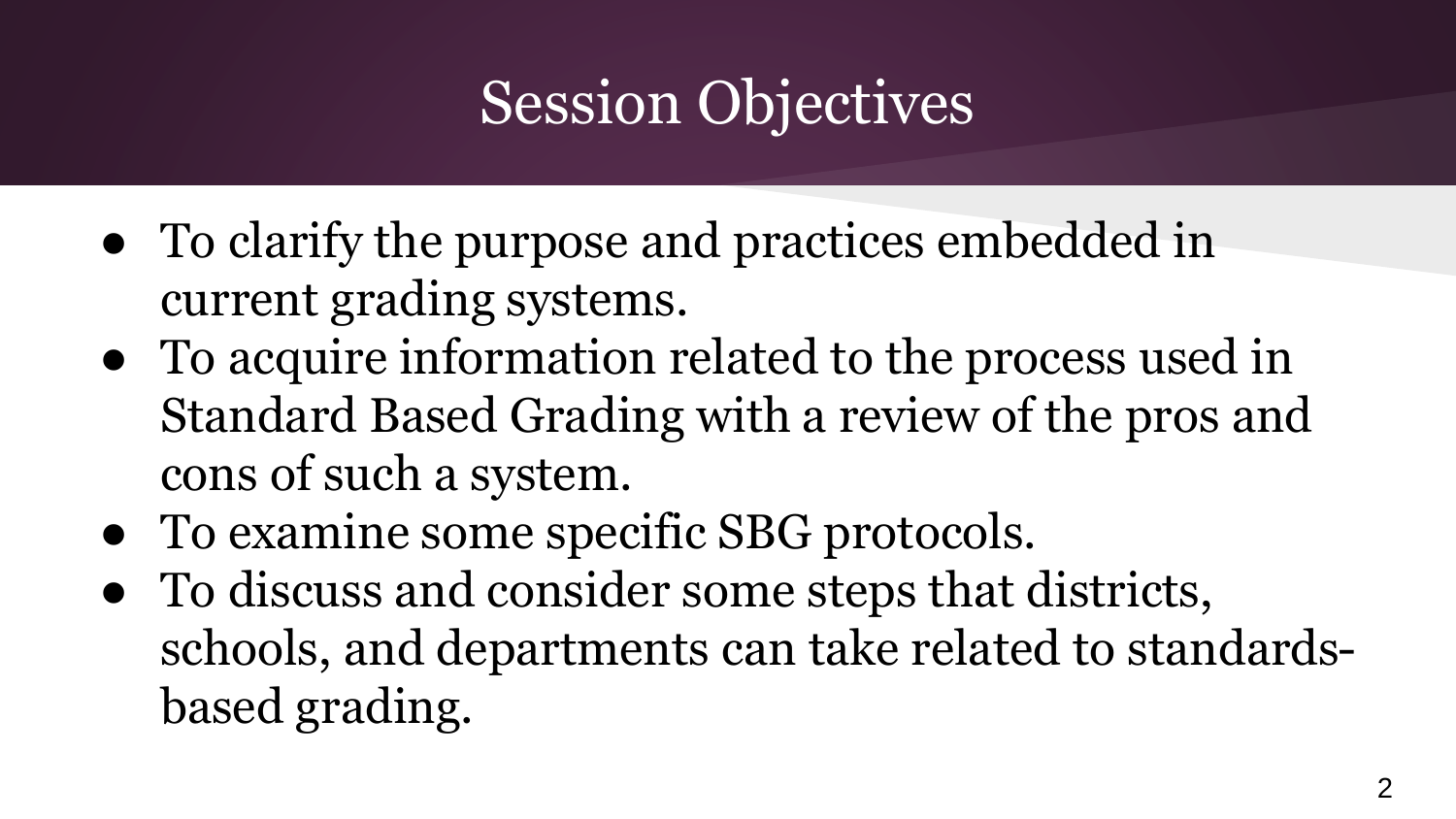#### Essential Questions We Will Explore

- What are the problems with the current grading system?
- What is the purpose for reporting grades?
- Who is the audience for student grades?
- What is the difference between norm-referenced and criterion referenced grades and which is better for improvement of student learning?
- Should teachers who teach the same course and grade level have common grading practices?
- How should/can non-achievement factors be assessed and reported out to students and parents [e.g., effort, behavior, attendance]?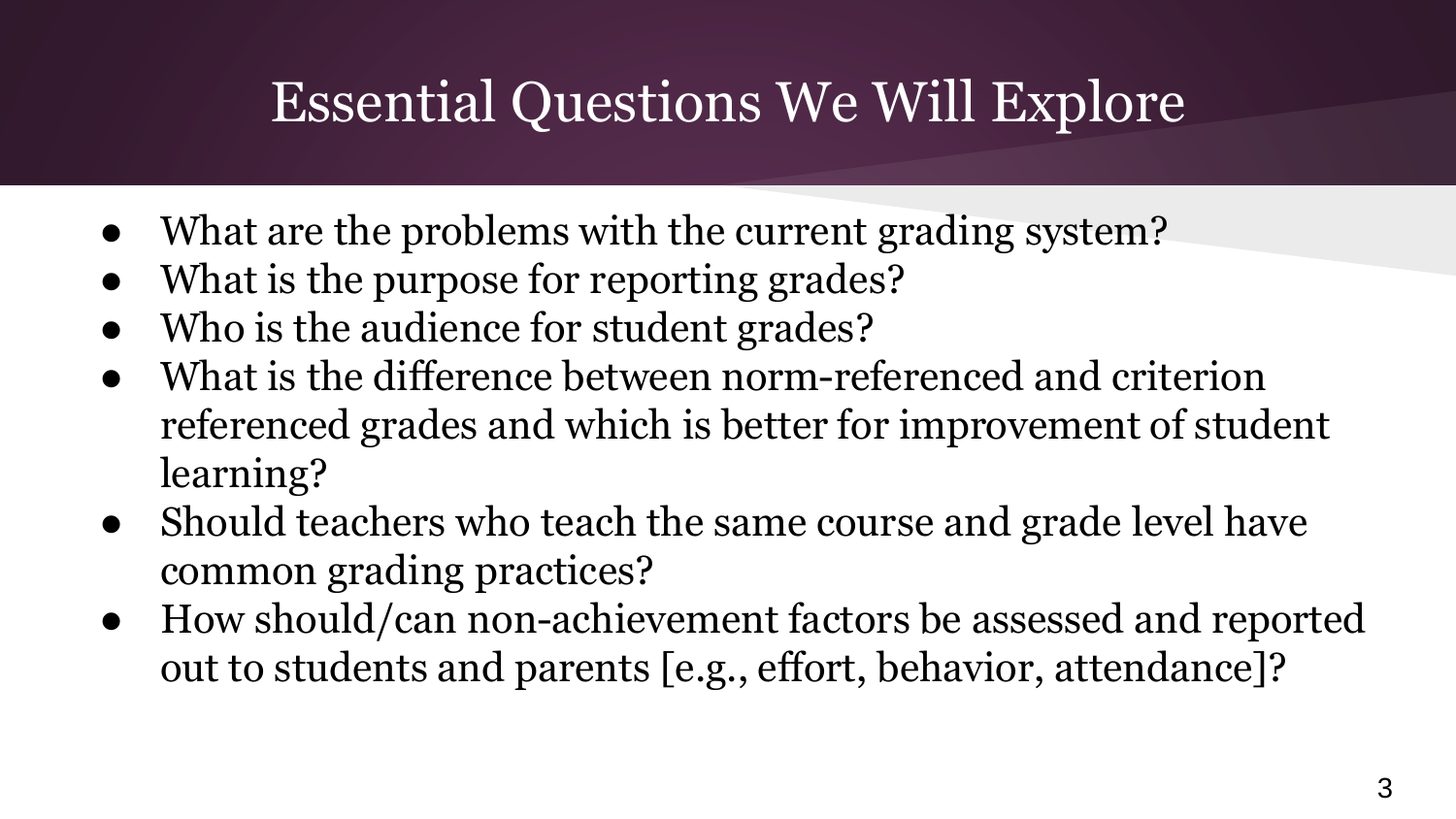# **Survey**

- Activity: Please take the survey [HO]
- After the survey, compare the results at your table with those cited by Marzano [HO]
- Insights gained?
- Questions posed?
- EQ: How informative is the feedback that parents and students currently receive from course grades? How can they "act"on the information to improve?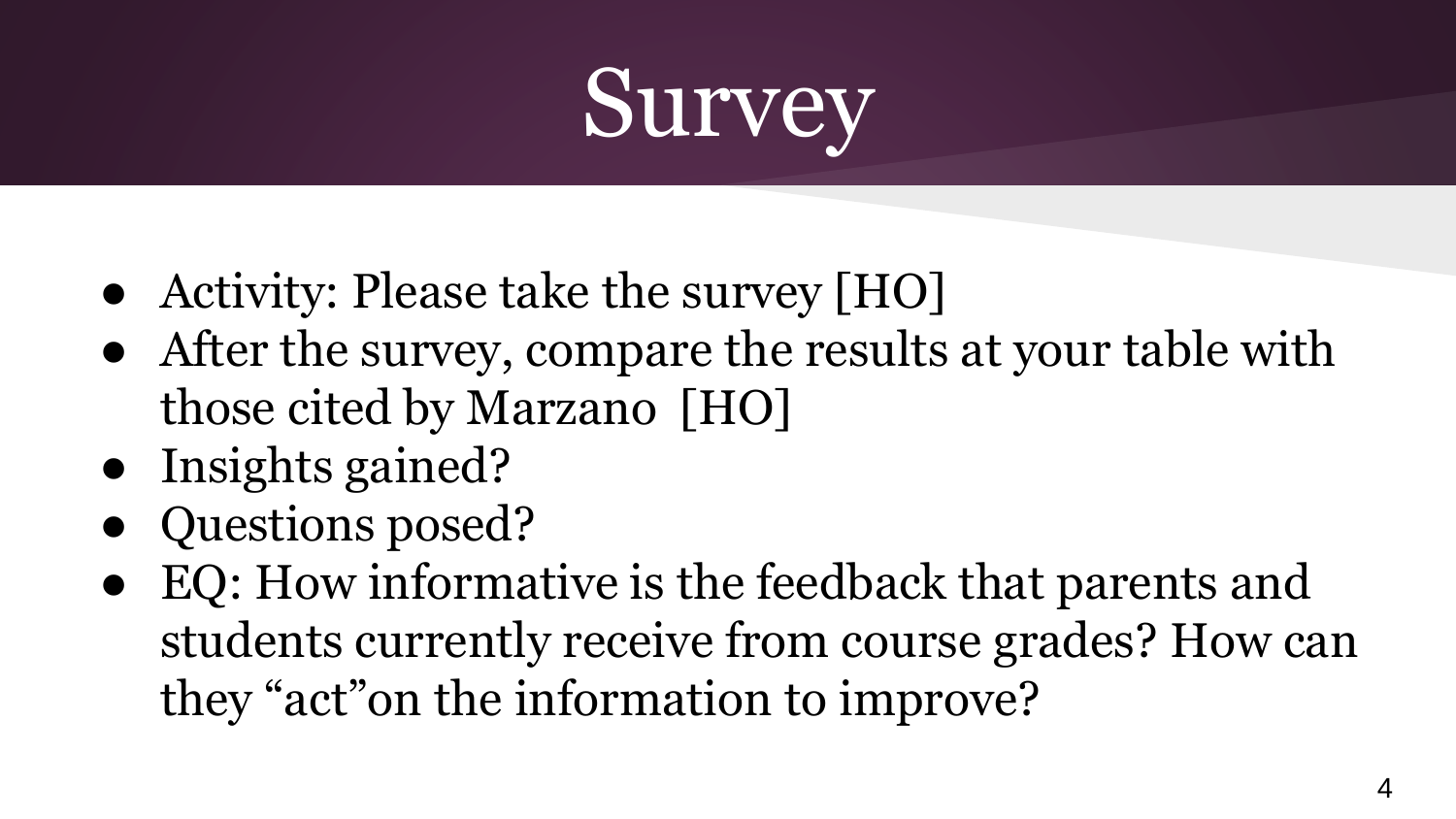#### Problems with the Current System

- Teachers consider many factors other than academic achievement when they assign grades.
- Teachers weight assessments differently.
- Teachers weight questions differently.
- Teachers misinterpret single scores on classroom assessment.
- Other issues?

#### **Personal Experience**

Have YOU ever received a grade that was not an accurate reflection of your level of achievement?

- What was the grade?
- Why did this happen?
- How did you feel?

5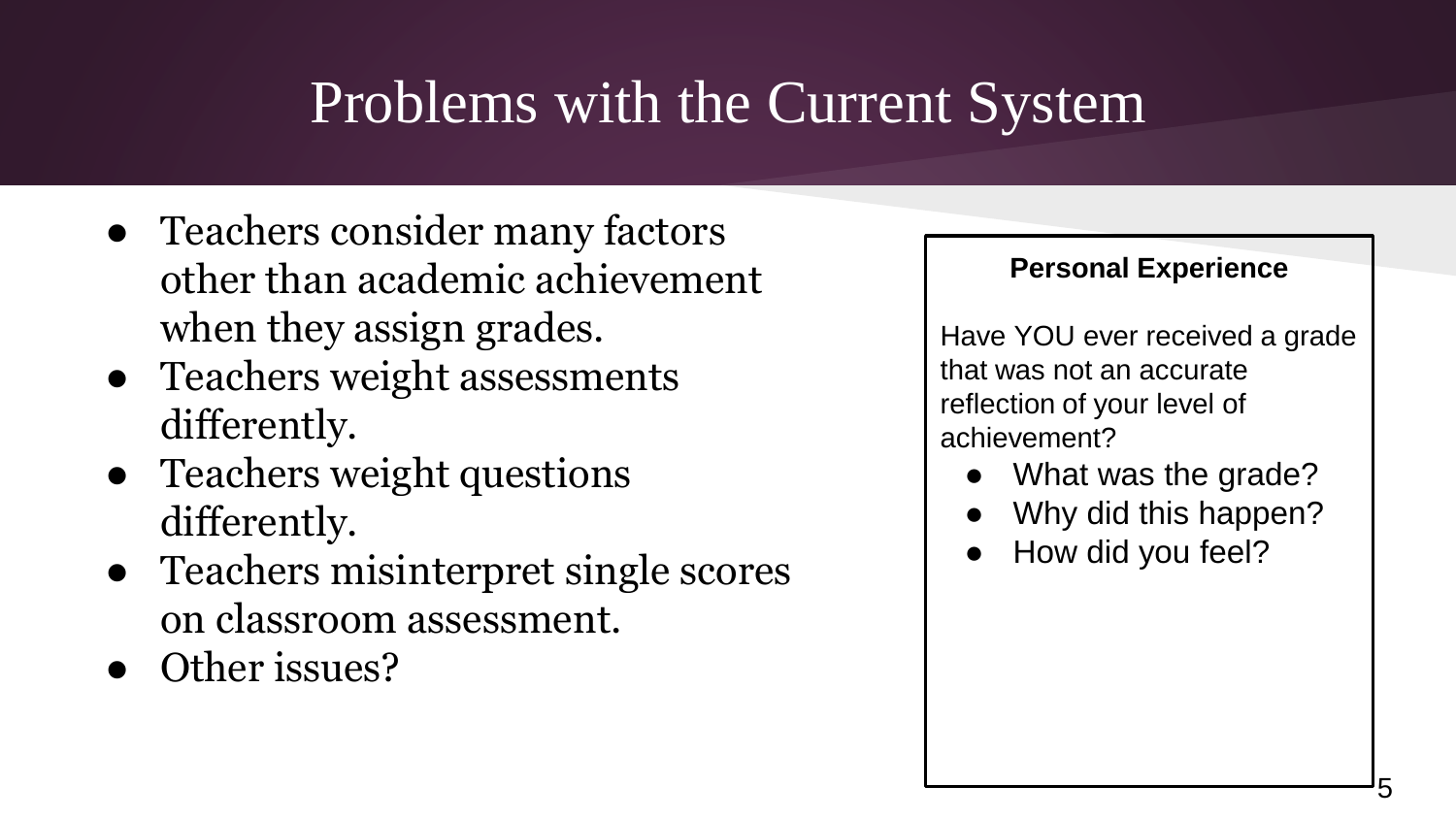# Purpose of Grades

●Rank these six purposes in terms of their importance

- 1. To communicate information about students' achievement to parents and others
- 2. To provide information to students for self-evaluation
- 3. To select, identify, or group students for certain educational paths or programs
- 4. To provide incentives for students to learn
- 5. To evaluate the effectiveness of instructional programs
- 6. To provide evidence of students' lack of effort or inappropriate responsibility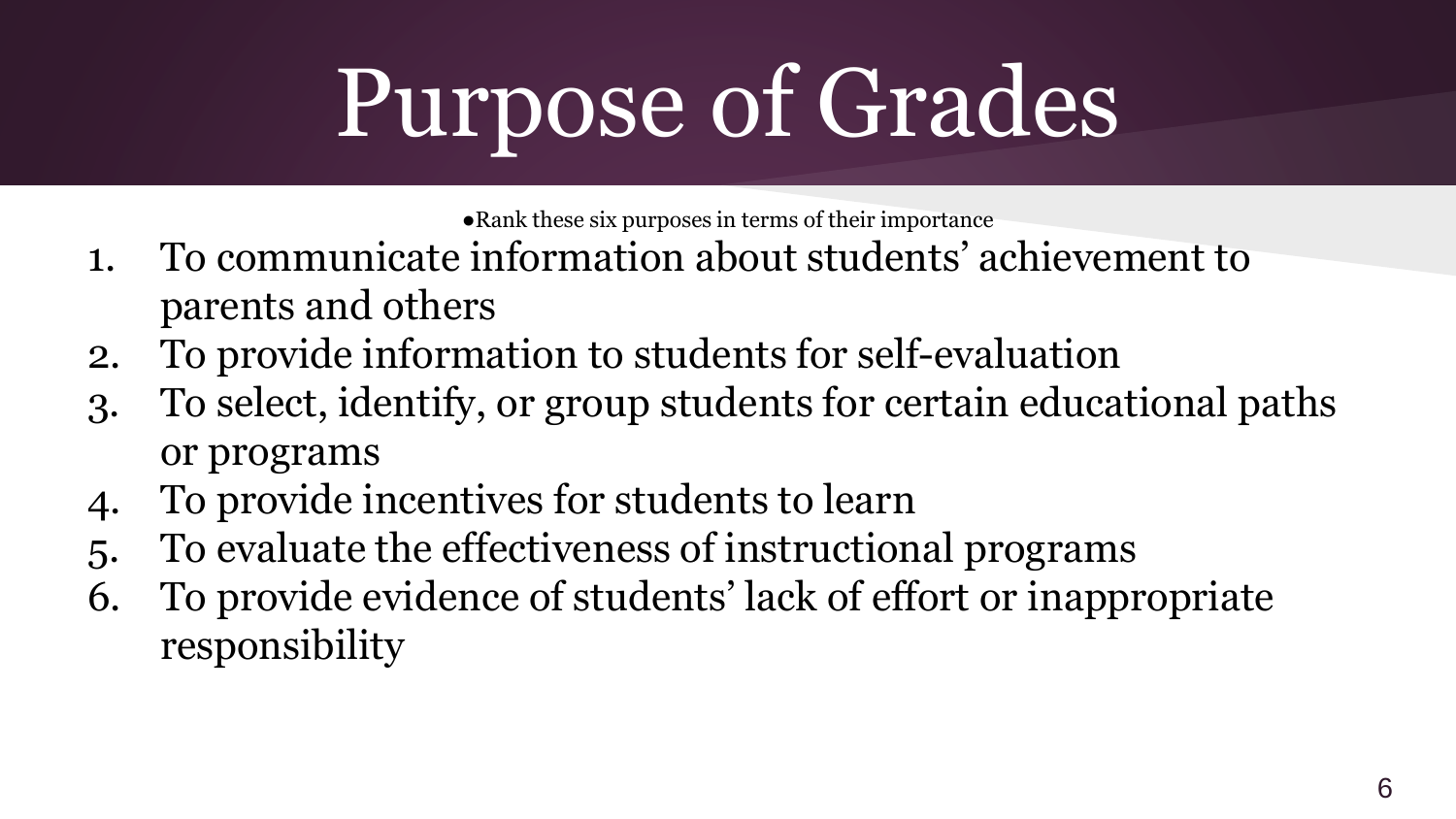# What are Grades For?

- Administrative purposes.
- To give students feedback about their progress and achievement.
- Provide guidance to students about future coursework.
- Provide guidance to teachers for instructional planning.
- To motivate students.
	- \**\*Of all of these points, the most important purpose for grades is to provide feedback to students and parents.*
	- \**\*The best referencing system for grading is content specific learning goals: a criterion-referenced approach.*
- **Grades need to meet four overarching criteria: they must be consistent, accurate, meaningful, and must support learning.**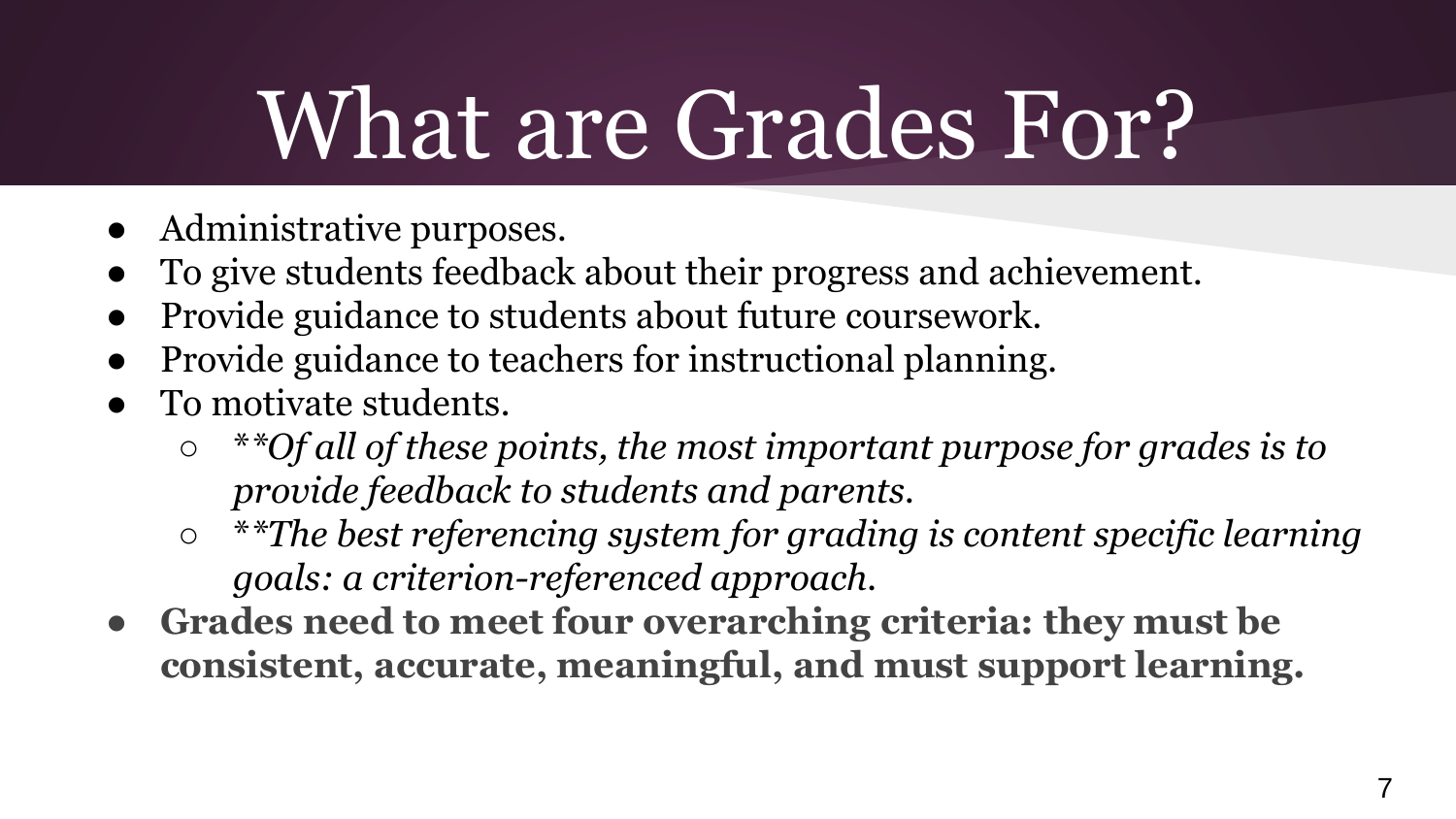# Statement of Purpose

- ●Ex1-The purpose of this report card is to describe students' learning progress to their parents and others, based on our schools learning expectations for each grade level. It is intended to inform parents and guardians about learning successes and to guide improvements when needed.
- ●Ex2-The purpose of this report card is to communicate with parents and students about the achievement of specific learning goals. It identifies students level of progress with regards to those goals, areas of strength, and areas where additional time and effort are needed.

●Ex3-The purpose of this report card is to inform students of teachers judgments of their academic performance in each of their classes. Grades reflect how well students have met the established learning goals in each class, areas of outstanding performance, and areas where additional effort is required.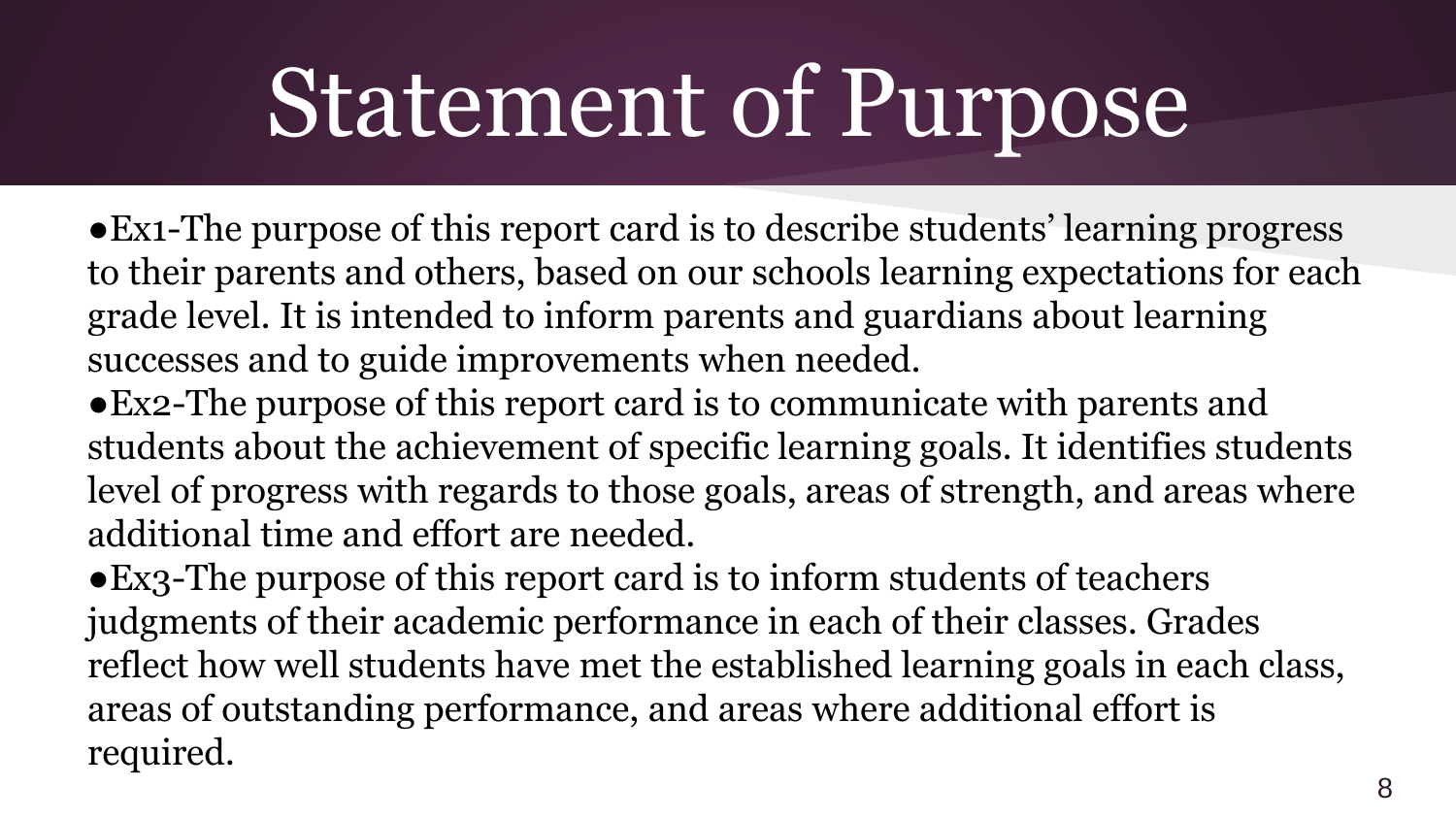### Guiding Premises in Developing SB Report Cards [Guskey]

- 1. Developing a standards-based report card is primarily a challenge and effective communication
- 2. Accurate interpretation is the key element in effective communication
- 3. Consistency is essential to accurate interpretation
- 4. Developing a successful report card involves a series of trade-offs
- 5. Report cards should be descriptive, not restrictive
- 6. No report card is perfect
- 7. Developing a standards-based report card requires teamwork, broad involvement, and initial training or study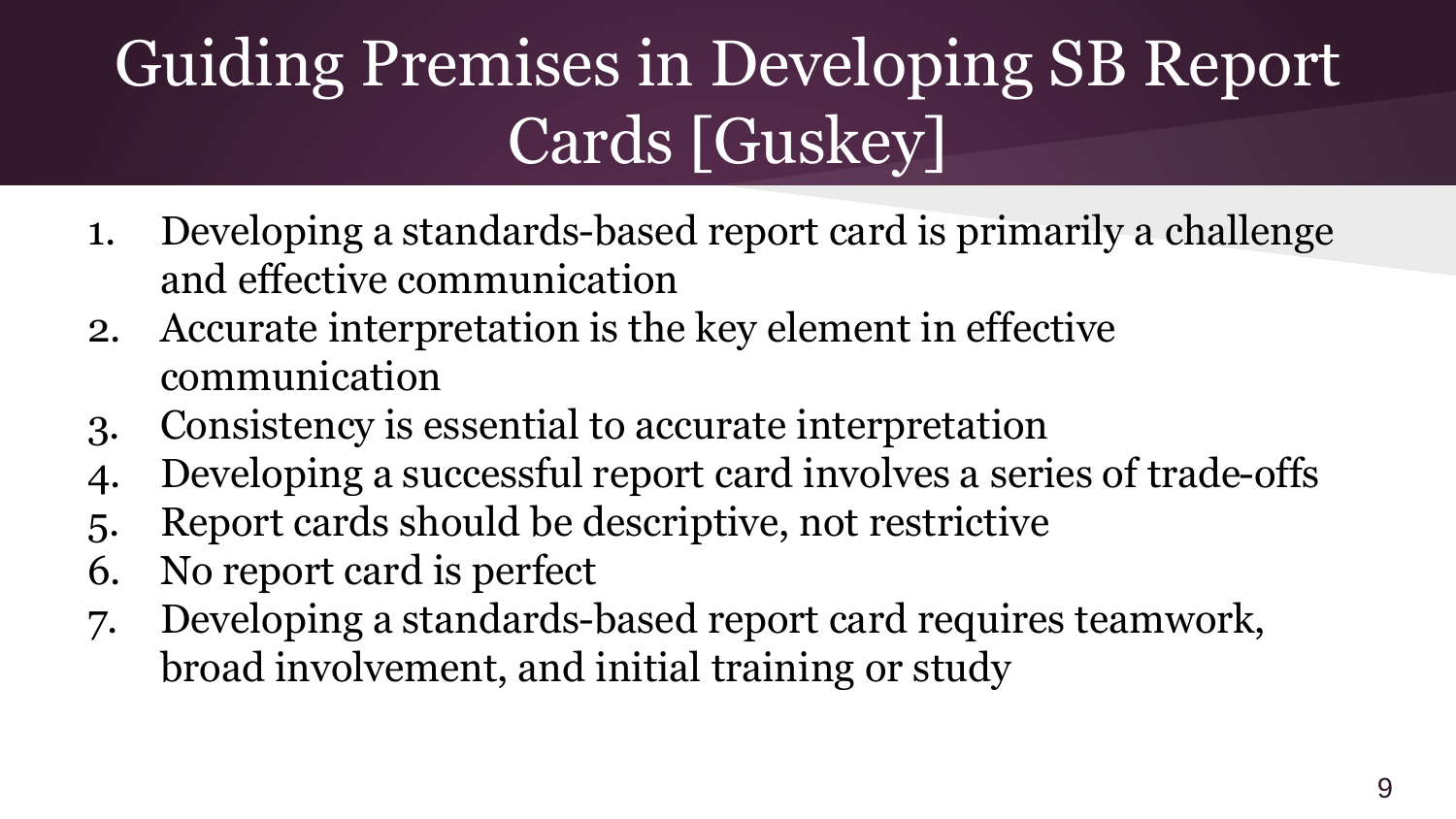### Critical Questions in Developing SB Report Cards

- 1. What is the purpose of the report card?
- 2. How often will report cards be completed and sent home?
- 3. Will a specific report card be developed for each grade level, or will a more general report card be used across several grade levels?
- 4. How many reporting standards will be included for each subject area or course?
- 5. What specific reporting standards will be included at each grade level or any course?
- 6. Will standards be set for the grade level or for each marking period?
- 7. What specific process and progress standards will be reported?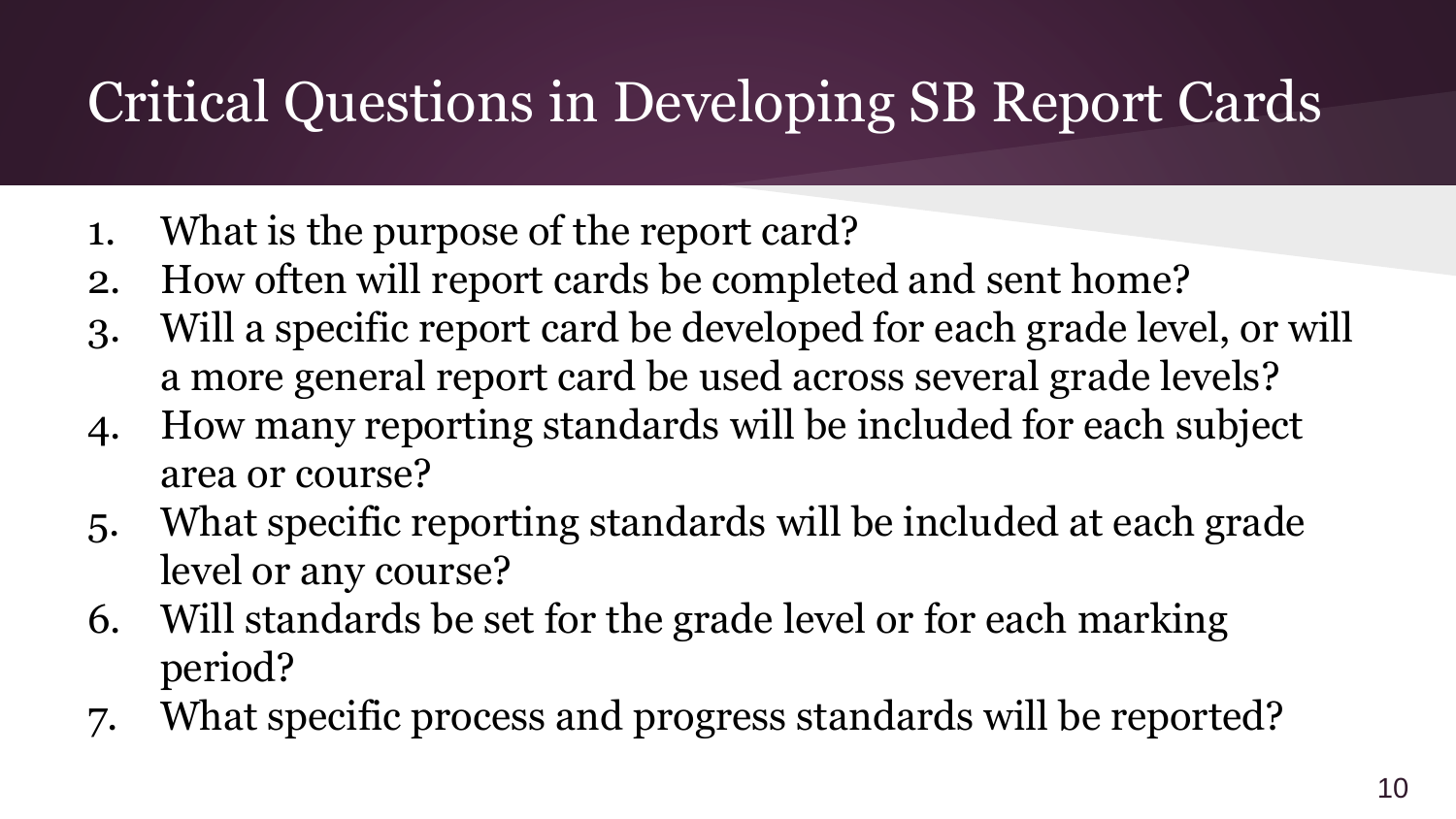### Report Cards-Critical Information

- ●The explicit standards or learning goals students are expected to meet ●Each student's level of progress or proficiency in meeting those standards
- The adequacy of that level of progress or proficiency at the time of reporting

In other words, a standards-based report card should clearly communicate what we want students to learn be able to do, how well they are doing those things, and whether or not that level of performance is in line with our expectations at this time in the school year.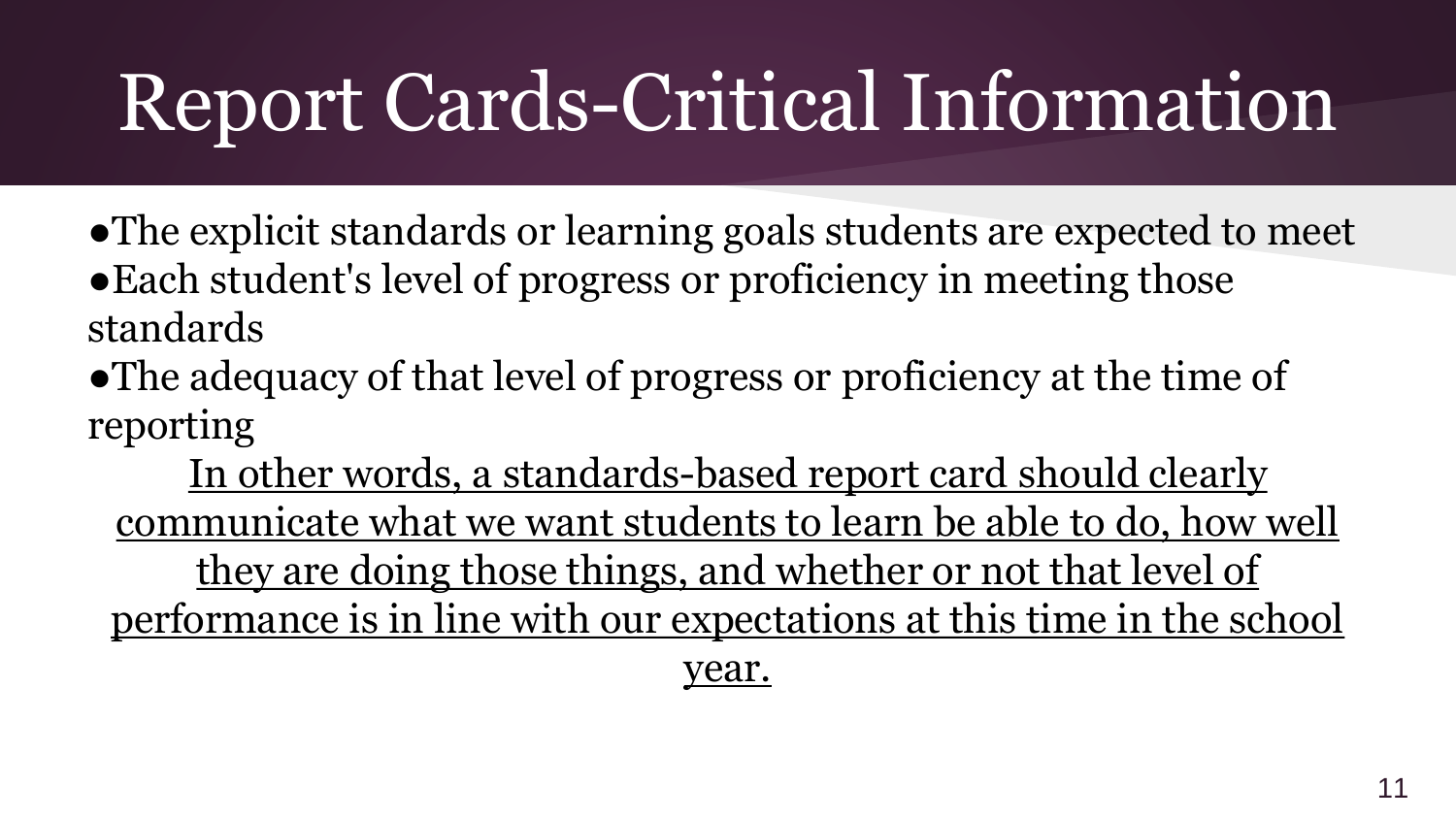# Two Part Marking System

- 1. The first mark indicates a student's level of proficiency with regard to the standard. In this case, that mark might be a 1, 2, 3, or 4, indicating beginning, progressing, proficient, or exceptional.
- 2. The second mark relates to the level of proficiency to established expectations for students' performance *at this time in the school year*. For example, a ++ might indicate "Advanced for grade level expectations," a + might indicate "On target" or "Meeting grade level expectations," and a - might indicate "Below grade level expectations" or "In need of improvement."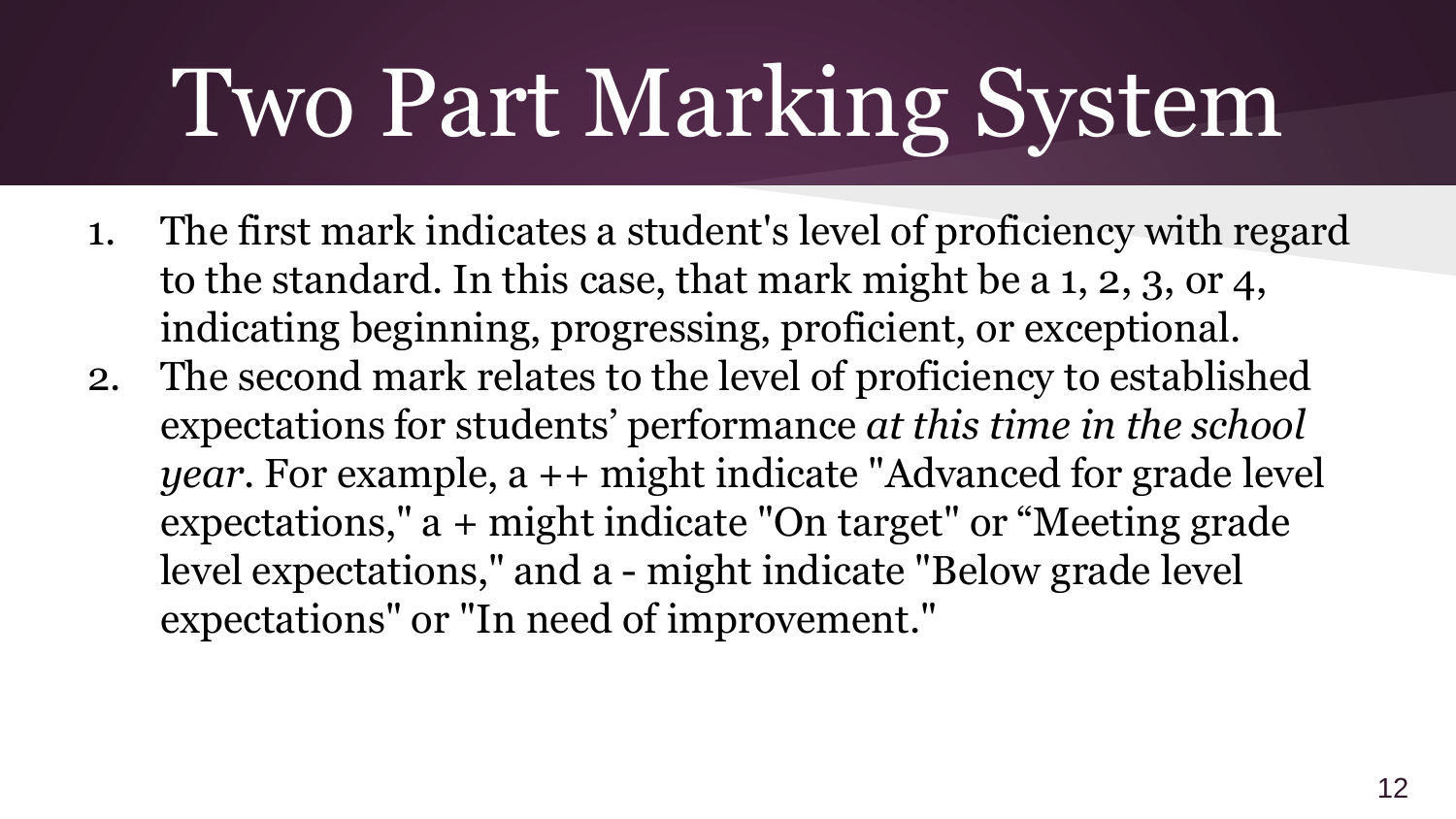### Teacher Comments in a SB Report Card System

- ●Focus on the goals, not the learner
- ●Provide detailed comments
- ●Offer small, manageable suggestions for
- improvement
- ●Relate comments to specific learning goals or standards
- ●Avoid comparison with other students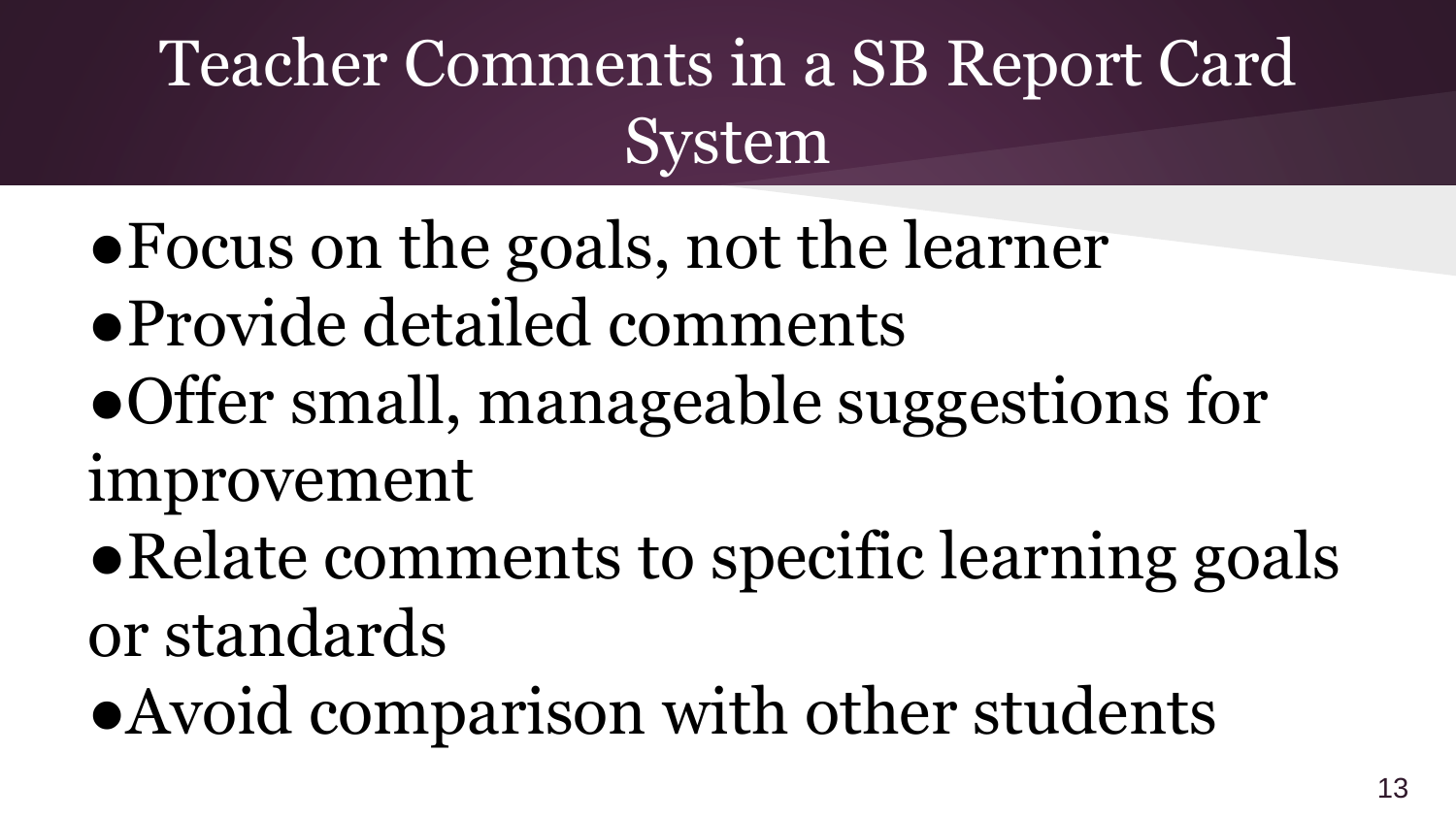### SB Reporting for Students with Special **Needs**

- 1. Establish clear standards for student learning that distinguish product, process, and progress goals
- 2. For each standard, determine if it needs to be adapted for the student
- 3. If adaptation is needed to determine if that adaptation requires accommodation or modification
- 4. If modification is required, develop an appropriate modified standard
- 5. Assign a grade or mark based on the modified standard and note on the report card which standards have been modified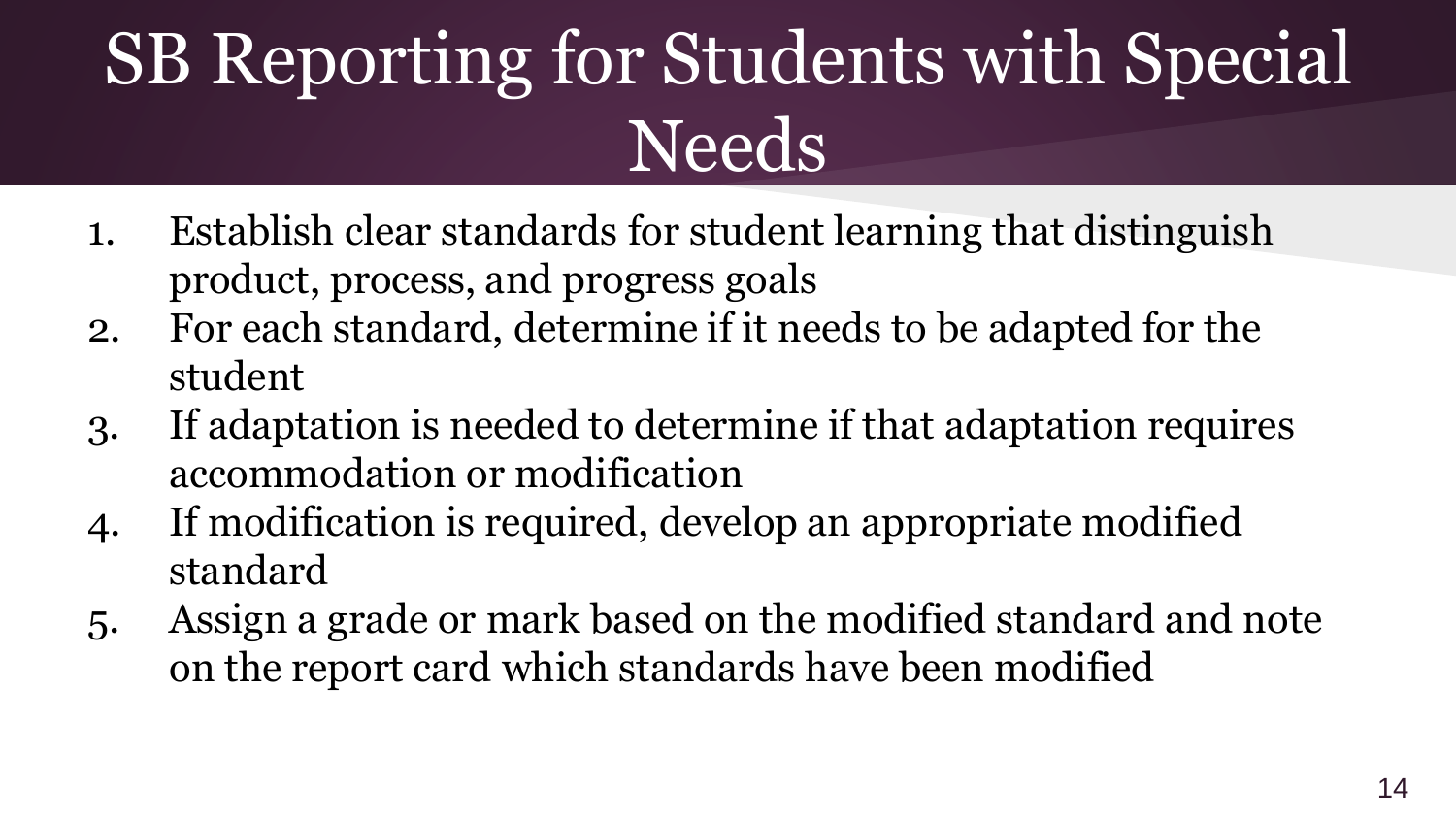### SB Reporting for Students with Special Needs

●If an adaptation is required, determine if the adaptation requires an accommodation or modification

●If a modification is required, develop an appropriate modified standard

●Assign a grade or mark based on the modified standard and note on the report card which standards have been modified [To base grades or marks modified standards without communicating what was truly assessed is no more meaningful or fair than giving failing grades based on grade level standards]

●By law, however, the notation on the transcript must not in any way identify the student as receiving special education services or as receiving accommodations.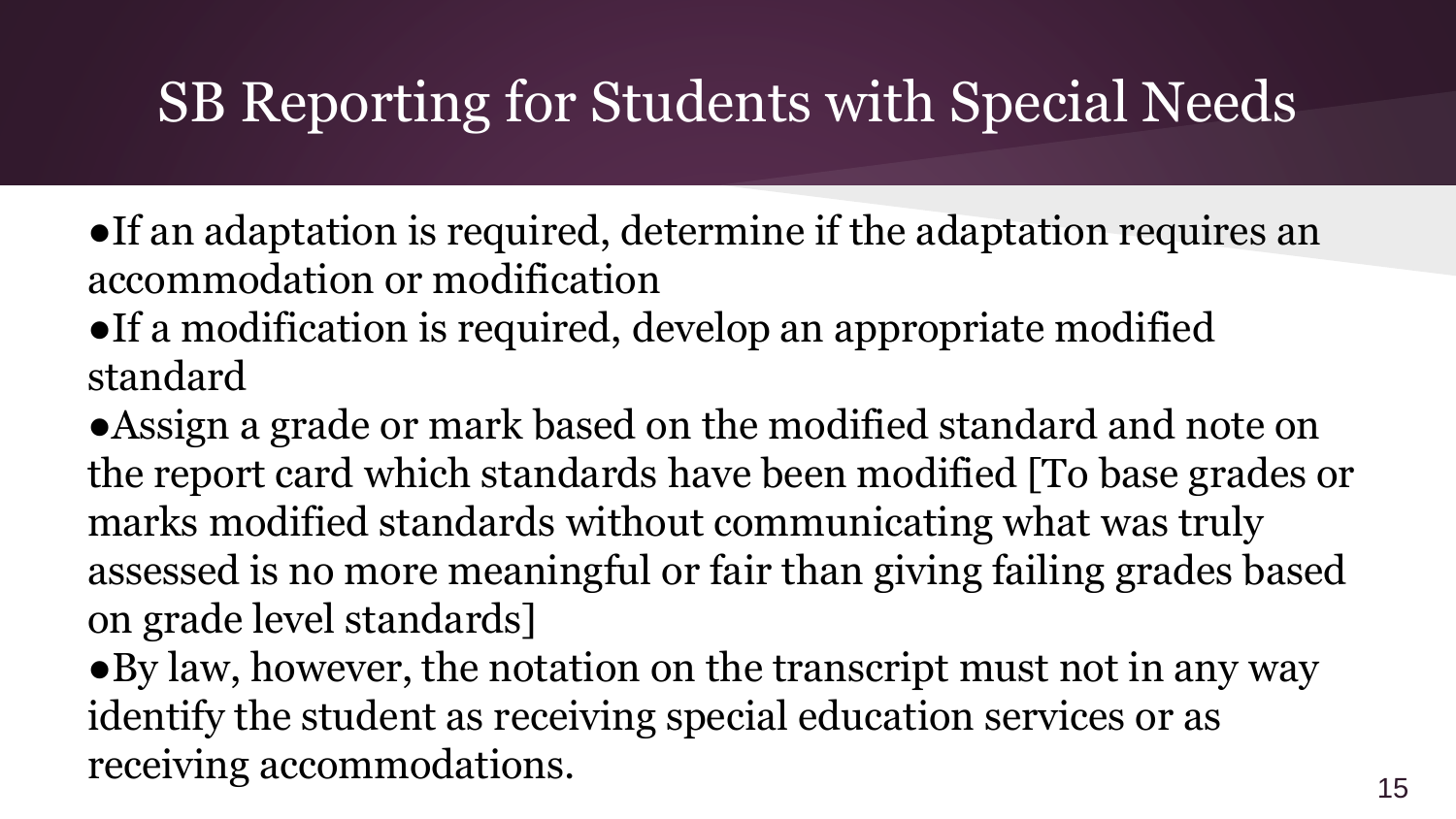# Essential Question

Does teacher autonomy mean that teachers can count assessments at different weights, offer differing amounts of assessments, test different knowledge and skills, and decide on differing levels of complexity? *Point: Teachers who teach the same course and grade level should be in the same "ballpark" with the percent, type, number of questions and number of assessments given. Ethics demand this!*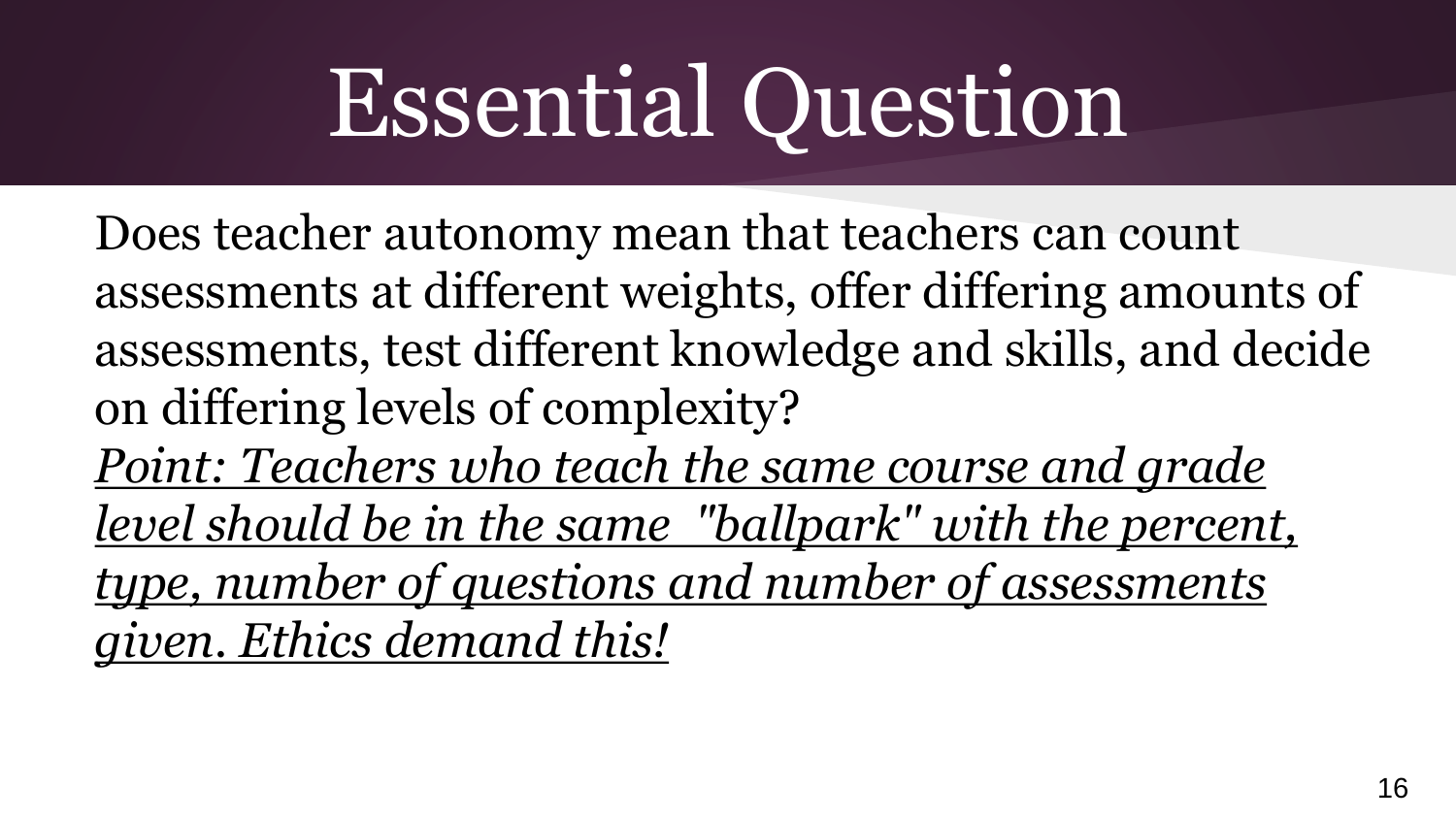### Trend??

●To address the complexities in grading, 100 private schools including Andover, Blake, Masters, Chapin and others have created the Mastery Transcript Consortium, a major effort to change the way high schools evaluate students. Instead of boiling everything down to a single number or letter each term, the MTC proposes that students "demonstrate a mastery of skills, knowledge and habits of mind by presenting evidence that is then assessed against and institutionally specific standard of mastery."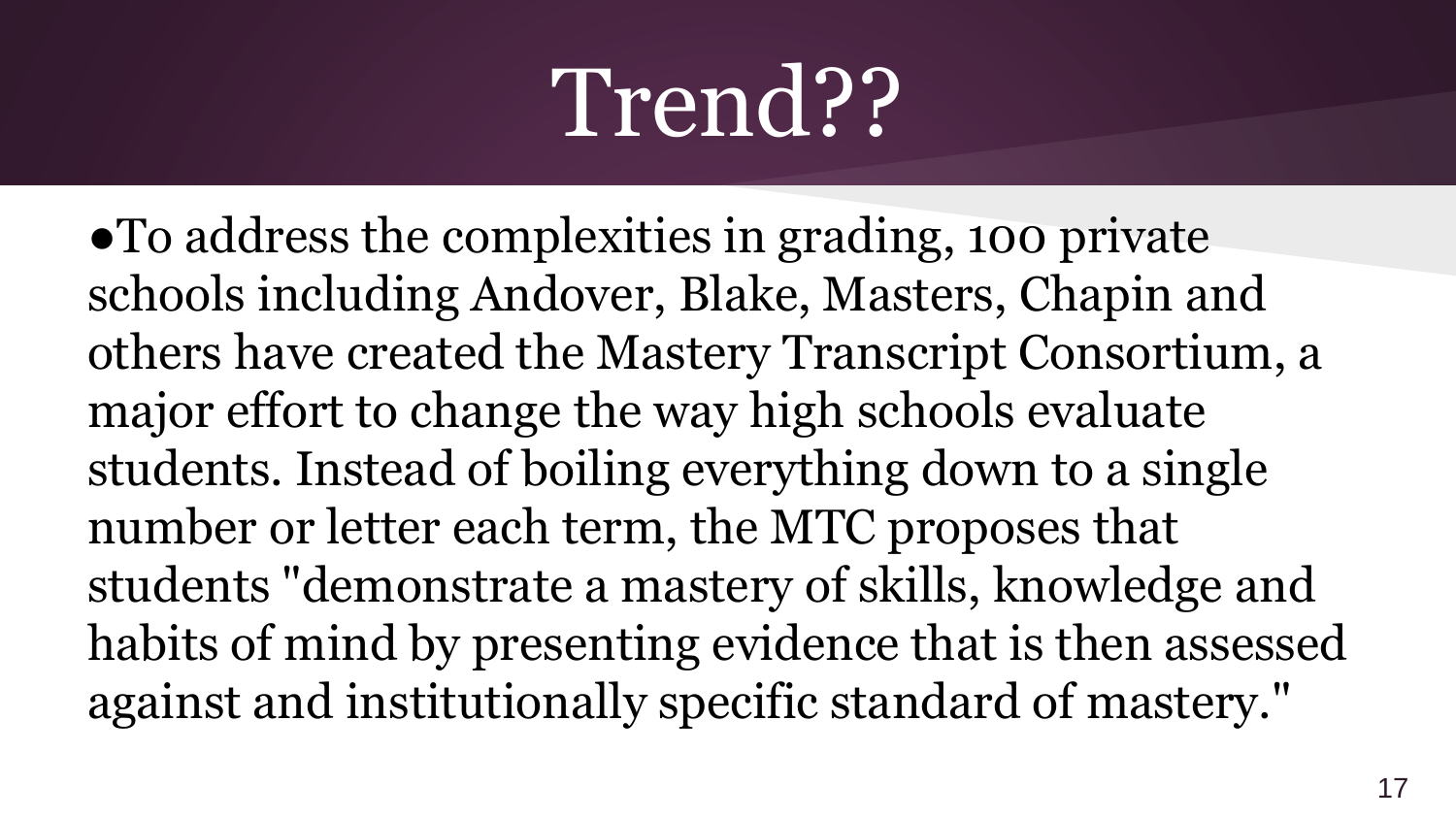### Trend??

●The group calls for a portfolio style evaluation "organized around performance areas – rather than academic departments – mastery standards and micro credits – rather than grades." Each microcredit applied to a transcript signifies complete mastery of a specific skill, knowledge block or habit of mine as defined by the accrediting high school.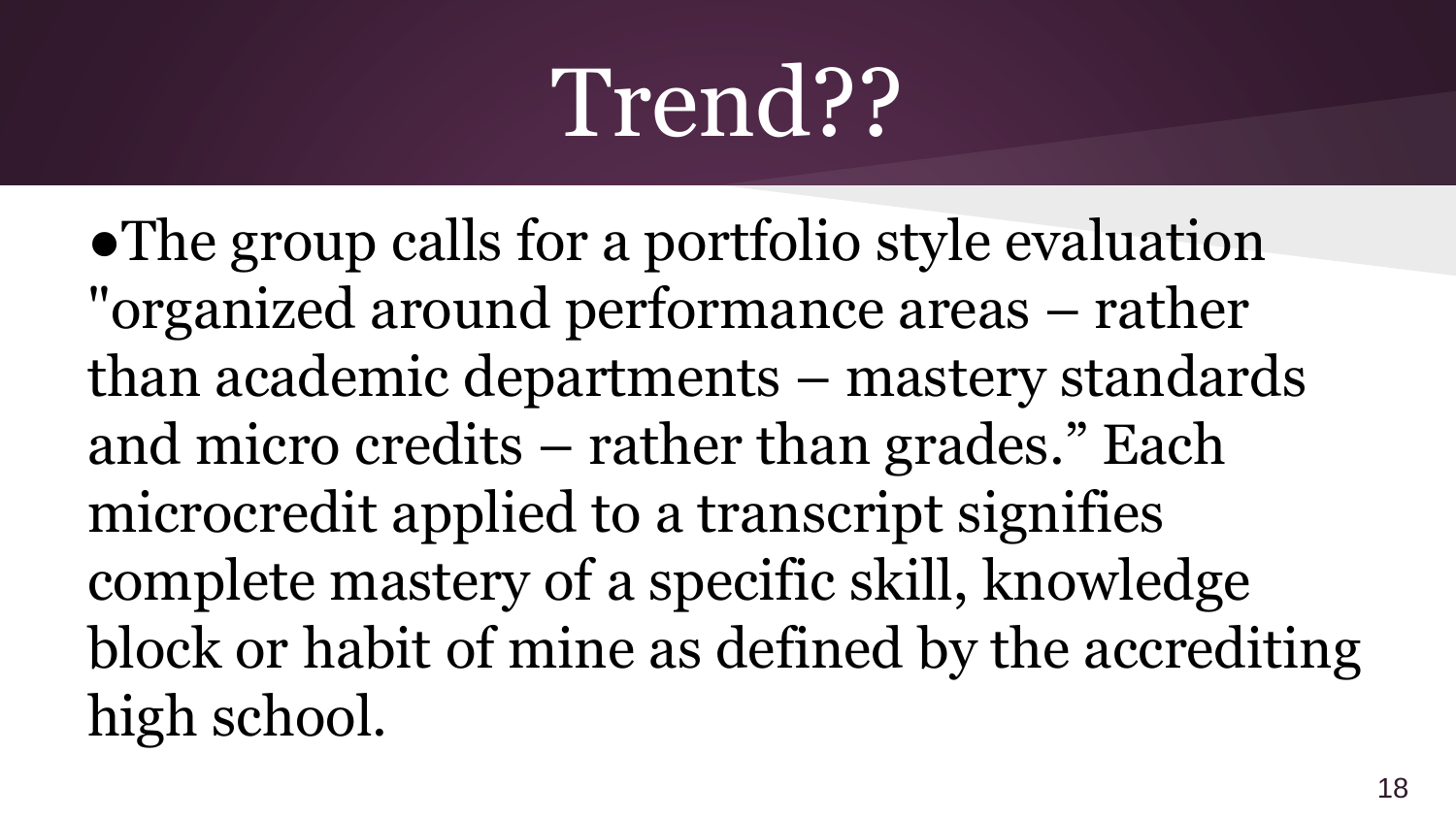# Turn and Talk

- What are the primary differences between Standards Based Grading and the way grades are currently done?
- Which grading system current or standards-based is more aligned with the grading system that state assessments use?
- What are the current roadblocks from establishing a Standards Based Grading policy?
- What are the next steps you can take in your situation?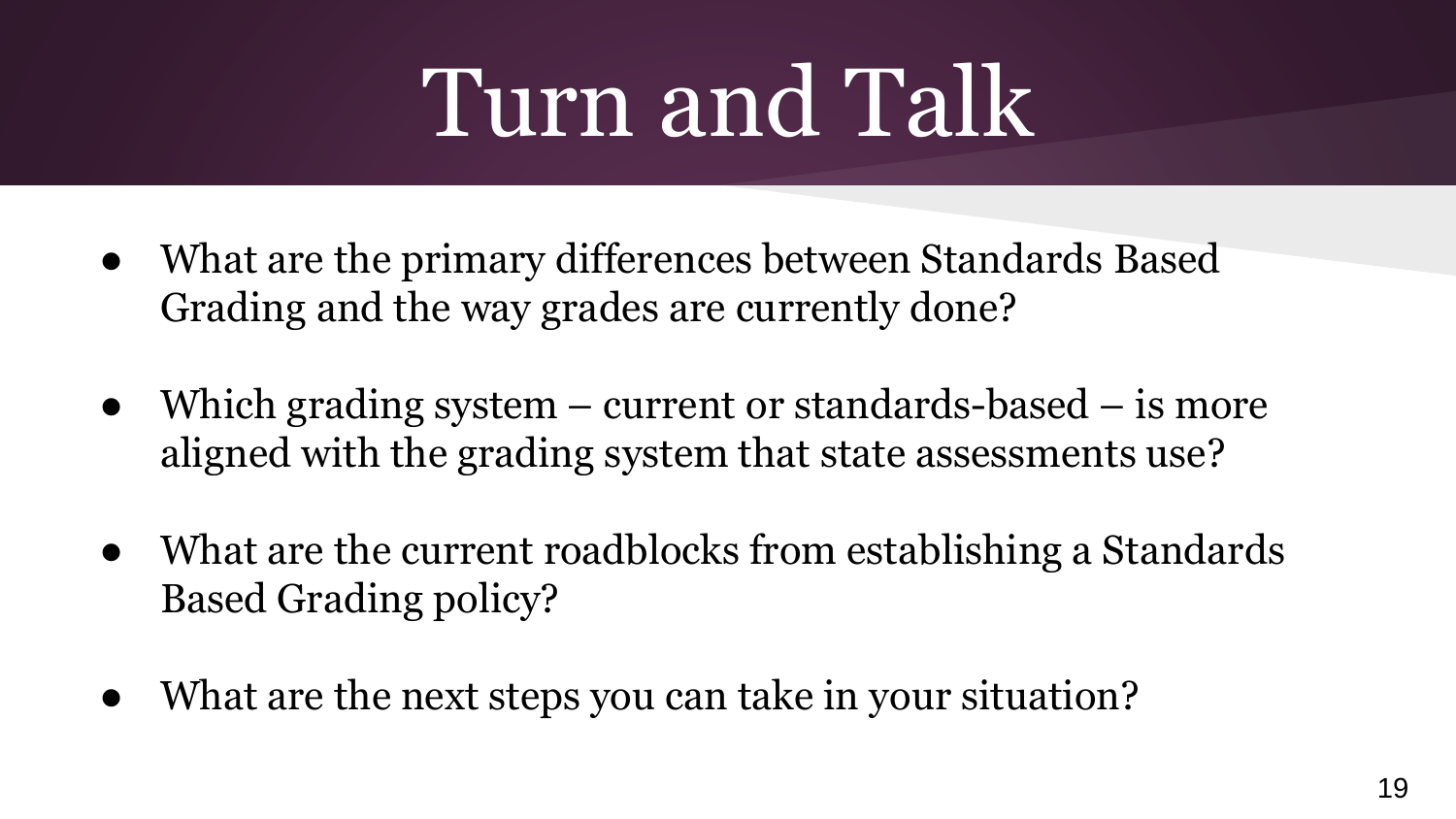### Activities

- In your Global History class, report cards are based on quizzes, tests, and an out of class project which counted as 25% of the grade. Terry obtained and A average on his quizzes and tests, but has not turned in his project despite frequent reminders. In this situation you would....
- You teach and 11th grade American History course to students with varying levels of ability. During this grading period, the students grades are based on quizzes, tests, and homework assignments that involve answering chapter and subchapter questions. Kelly has not turned any homework assignments. Her grades on the quizzes have ranged from 65% to 75% and she received a D on each of the tests. In this situation you would....
- You teach and AP level World History class and one of your students Michael, is very upset when you told him to expect and 89 on his upcoming report card. He was missing one homework and routinely broke 90 on tests he wants an explanation as to why he is not getting a 90. What would you tell him?
- Discuss at your Table...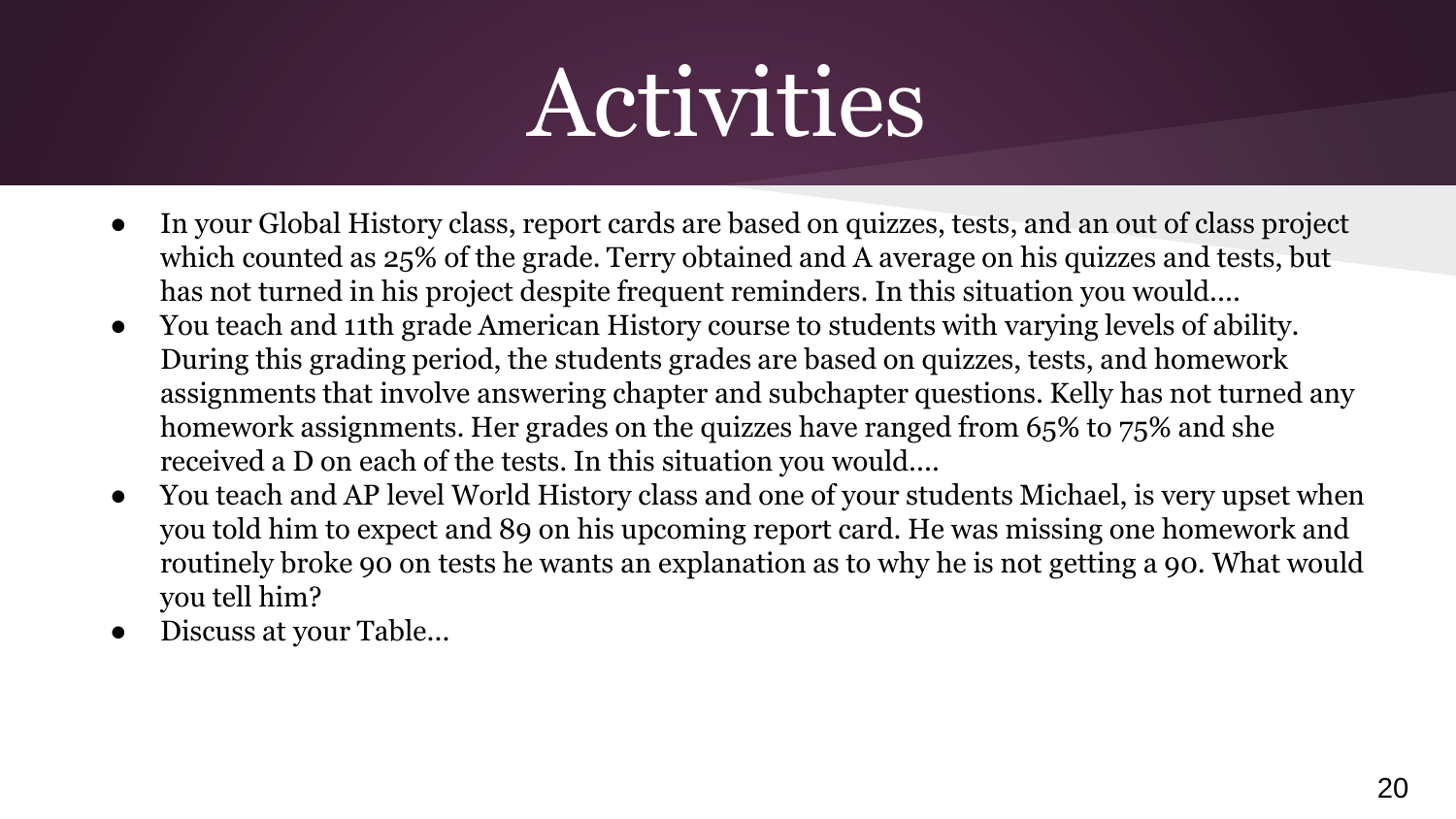#### Marzano: Report Card

|                                                                                                                                         |                                                                                                                                                                         | FIGURE 7.4                                                                                                                                                    |                                      |                                 |                                                                                       |                                                              |                                   |
|-----------------------------------------------------------------------------------------------------------------------------------------|-------------------------------------------------------------------------------------------------------------------------------------------------------------------------|---------------------------------------------------------------------------------------------------------------------------------------------------------------|--------------------------------------|---------------------------------|---------------------------------------------------------------------------------------|--------------------------------------------------------------|-----------------------------------|
|                                                                                                                                         |                                                                                                                                                                         | A Report Card with Overall Grades and Standards                                                                                                               |                                      |                                 |                                                                                       |                                                              |                                   |
| Namar<br><b>Address:</b><br>City:<br>Grade Level:                                                                                       | Al Finstein<br>1111 E. McSquare Dr.<br>Relativity, CO 80000<br>$\mathbf{u}$                                                                                             | <b>Course Titles:</b><br>Algebra II and Trigonometry<br><b>Advanced Placement Physics</b><br>U.S. History<br>American Literature<br><b>Physical Education</b> |                                      | Grade<br>с<br>А<br>B.<br>с<br>農 | <b>Course Tides:</b><br><b>Chonse</b><br>Geography<br>Current GPA:<br>Comelative GPA: |                                                              | Grade<br><b>B</b><br>2.95<br>3.23 |
|                                                                                                                                         |                                                                                                                                                                         |                                                                                                                                                               | <b>Stendards Rating</b>              |                                 |                                                                                       |                                                              |                                   |
| Algebra II and Trigosometry                                                                                                             | $^{111}$                                                                                                                                                                | $\mathbf{a}$                                                                                                                                                  | CSI                                  | 543                             |                                                                                       |                                                              |                                   |
| Mathematics Standard 1:<br>Mathematics Standard 2:<br>Mathematics Standard 3:<br>Mathematics Standard 4:                                |                                                                                                                                                                         | Numeric Problem Selving<br>Computation<br><b>Measurement</b><br>Geometry                                                                                      |                                      | $-1.75$<br>-25                  | $-275$                                                                                |                                                              |                                   |
| Mathematics Standard S:<br>Mathematics Standard &<br>Mathematics Standard 7:                                                            |                                                                                                                                                                         | Probability<br><b>Functions</b><br>Data Analysia                                                                                                              | 1.0                                  | 25<br>2.25                      |                                                                                       |                                                              |                                   |
| Ressoning Standard:<br>Communication Standard:<br>Communication Standard:<br>Nonachievement Factor:                                     |                                                                                                                                                                         | <b>Decision Making</b><br>Written<br>Oral<br>Etfort                                                                                                           | $-1.25$<br>$-15$<br>$-15$            | -35                             |                                                                                       |                                                              |                                   |
|                                                                                                                                         | <b>Methamatics Achievement 211</b>                                                                                                                                      | Overall: 1.95                                                                                                                                                 |                                      |                                 |                                                                                       |                                                              |                                   |
| <b>Advanced Placement Physics</b>                                                                                                       |                                                                                                                                                                         |                                                                                                                                                               | £13                                  | £5                              | 価                                                                                     | 643                                                          |                                   |
| Science Standard 1:<br>Science Standard 2:<br>Science Standard 3:<br>Science Standard 4:<br>Reasoning Standard:<br>Ressorting Standard: |                                                                                                                                                                         | Structure/Properties of Matter<br><b>Energy Types</b><br>Moden<br>Forest<br>Experimental Inquiry<br>Problem Sching                                            |                                      |                                 |                                                                                       | 40.<br>325<br>$\overline{a}$<br>40<br>40 <sup>2</sup><br>4.0 |                                   |
| Communication Standard:<br>Nonechlevement Fector:<br><b>Science Achievement: 3.54</b>                                                   |                                                                                                                                                                         | Audience<br>Behavior<br>Overall: 3.73                                                                                                                         | 1.0                                  |                                 | 325                                                                                   |                                                              |                                   |
|                                                                                                                                         |                                                                                                                                                                         |                                                                                                                                                               |                                      |                                 |                                                                                       |                                                              |                                   |
| U.S. History<br>History Standard 1:                                                                                                     |                                                                                                                                                                         | <b>Civilization and Society</b>                                                                                                                               | <b>CT3</b>                           | œ<br>20.                        | <b>CSI</b>                                                                            | 649                                                          |                                   |
| <b>History Standard 2:</b><br><b>History Standard 3:</b><br><b>History Stendard &amp;</b><br><b>History Standard St</b>                 | Exploration & Colonization<br>Revolution and Conflict<br><b>Industry and Commerce</b><br>Forms of Government<br><b>Reasoning Standard:</b><br>Comparing and Contrasting |                                                                                                                                                               | -325<br>8.0<br>$-275$<br>$-25$<br>35 |                                 |                                                                                       |                                                              |                                   |
| <b>Ressoning Standard:</b><br>Communication Standard:<br>Nonechievement Fector:                                                         |                                                                                                                                                                         | <b>Making Deductions</b><br>Written<br>Behavior                                                                                                               | $-1.5$                               |                                 | -325                                                                                  | 40                                                           |                                   |
| <b>History Achievement: 2.9</b>                                                                                                         |                                                                                                                                                                         | Overa@ 3.0                                                                                                                                                    |                                      |                                 |                                                                                       |                                                              |                                   |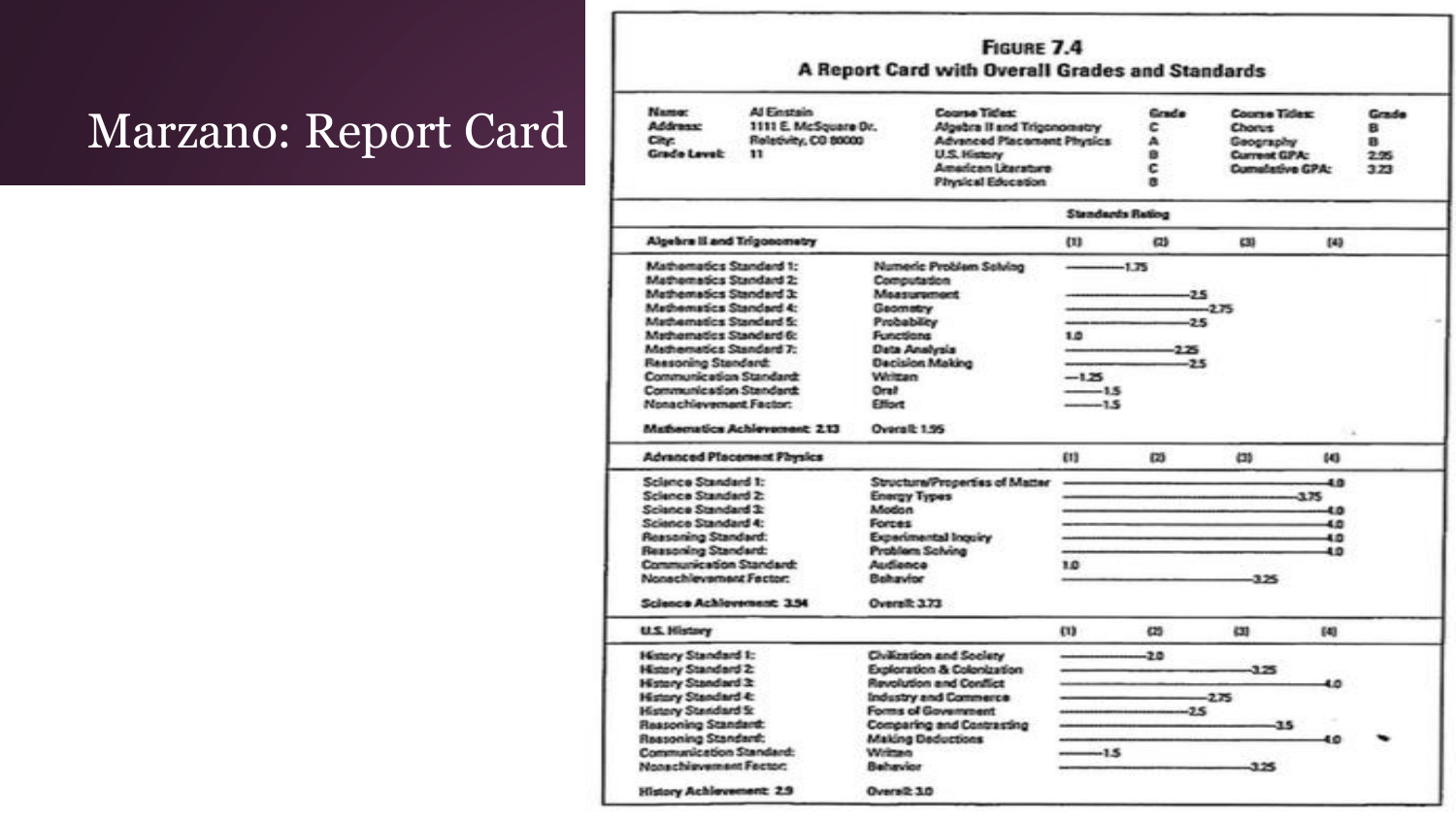#### Marzano: Report Card Page 2

| these updates now or try tonight<br><b>EXE</b><br>$^{125}$<br>œ<br>60<br>The Writing Process<br>25.<br>Language Arts Standard 2:<br>Usage, Style, and Rhetoric<br>$-3.25$<br>Language Arts Standard 3:<br>Rosearch: Process & Product<br>-375<br>Language Arts Standard &<br>The Reading Process<br>Language Arts Standard St<br>Roading Comprehension<br><b>Language Arts Standard &amp;</b><br><b>Literacy/Text Analysis</b><br>$-25$<br>Language Arts Standard 7:<br>225<br><b>Ustaning and Speaking</b><br><b>Language Arts Standard &amp;</b><br>The Nature of Language<br><b>Language Arts Standard 9:</b><br>$-125$<br>Eitersteine<br><b>Reasoning Standard:</b><br>Analyzing Relationships<br>-3.75<br>Nonachievement Factor:<br>$-2.5$<br>Amendance:<br>Nonachievement Factor:<br><b>Behavior</b><br>$-2.8$<br>Overall: 2.65<br>m<br>œ<br>$\overline{a}$<br>643<br>Move't Forms: Theory & Prect. -<br>$-225$<br><b>Motor Skill Development</b><br>$-3.25$<br>Physical Fitness: Appreciation<br>$-3.0$<br>Physical Fitness: Application<br>$-2.5$<br>Problem Solving<br>-3.25<br>Attendance<br>$-275$<br><b>Behavior</b><br>$-2.5$<br>$-15$<br>Effort<br>Overalt 2.75<br>$413 -$<br>$^{23}$<br>(4)<br>œ<br><b>Vocal Music</b><br>$-3.75$<br>Instrumental Music<br>$-3.75$<br>Music Compesition<br>-325<br>Music Theory<br>225<br>Music Appreciation<br>ŁĎ<br>Classifying<br>$-275$<br>Communication Factor:<br><b>Written</b><br>325<br>Overalt: 3.33<br>Đ<br>545<br>613<br>œ<br>225<br><b>Flaces and Regions</b><br>Human Systems<br>35<br><b>Physical Systems</b><br>-325<br><b>Uses of Geography</b><br>$-2.75$<br><b>Environment and Society</b><br>$-3.75$<br>The World in Spatial Tenna<br>$-225$<br><b>Making Deductions</b><br>35<br>$-2.75$<br>Elfort<br>Overall: 3.06 |                                       |  |  | Do you want to restart to install |
|-----------------------------------------------------------------------------------------------------------------------------------------------------------------------------------------------------------------------------------------------------------------------------------------------------------------------------------------------------------------------------------------------------------------------------------------------------------------------------------------------------------------------------------------------------------------------------------------------------------------------------------------------------------------------------------------------------------------------------------------------------------------------------------------------------------------------------------------------------------------------------------------------------------------------------------------------------------------------------------------------------------------------------------------------------------------------------------------------------------------------------------------------------------------------------------------------------------------------------------------------------------------------------------------------------------------------------------------------------------------------------------------------------------------------------------------------------------------------------------------------------------------------------------------------------------------------------------------------------------------------------------------------------------------------------------------------------------------------------------------------------------------------------------------|---------------------------------------|--|--|-----------------------------------|
|                                                                                                                                                                                                                                                                                                                                                                                                                                                                                                                                                                                                                                                                                                                                                                                                                                                                                                                                                                                                                                                                                                                                                                                                                                                                                                                                                                                                                                                                                                                                                                                                                                                                                                                                                                                         |                                       |  |  |                                   |
|                                                                                                                                                                                                                                                                                                                                                                                                                                                                                                                                                                                                                                                                                                                                                                                                                                                                                                                                                                                                                                                                                                                                                                                                                                                                                                                                                                                                                                                                                                                                                                                                                                                                                                                                                                                         | American Literature                   |  |  |                                   |
|                                                                                                                                                                                                                                                                                                                                                                                                                                                                                                                                                                                                                                                                                                                                                                                                                                                                                                                                                                                                                                                                                                                                                                                                                                                                                                                                                                                                                                                                                                                                                                                                                                                                                                                                                                                         | Language Arts Standard I:             |  |  |                                   |
|                                                                                                                                                                                                                                                                                                                                                                                                                                                                                                                                                                                                                                                                                                                                                                                                                                                                                                                                                                                                                                                                                                                                                                                                                                                                                                                                                                                                                                                                                                                                                                                                                                                                                                                                                                                         |                                       |  |  |                                   |
|                                                                                                                                                                                                                                                                                                                                                                                                                                                                                                                                                                                                                                                                                                                                                                                                                                                                                                                                                                                                                                                                                                                                                                                                                                                                                                                                                                                                                                                                                                                                                                                                                                                                                                                                                                                         |                                       |  |  |                                   |
|                                                                                                                                                                                                                                                                                                                                                                                                                                                                                                                                                                                                                                                                                                                                                                                                                                                                                                                                                                                                                                                                                                                                                                                                                                                                                                                                                                                                                                                                                                                                                                                                                                                                                                                                                                                         |                                       |  |  |                                   |
|                                                                                                                                                                                                                                                                                                                                                                                                                                                                                                                                                                                                                                                                                                                                                                                                                                                                                                                                                                                                                                                                                                                                                                                                                                                                                                                                                                                                                                                                                                                                                                                                                                                                                                                                                                                         |                                       |  |  |                                   |
|                                                                                                                                                                                                                                                                                                                                                                                                                                                                                                                                                                                                                                                                                                                                                                                                                                                                                                                                                                                                                                                                                                                                                                                                                                                                                                                                                                                                                                                                                                                                                                                                                                                                                                                                                                                         |                                       |  |  |                                   |
|                                                                                                                                                                                                                                                                                                                                                                                                                                                                                                                                                                                                                                                                                                                                                                                                                                                                                                                                                                                                                                                                                                                                                                                                                                                                                                                                                                                                                                                                                                                                                                                                                                                                                                                                                                                         |                                       |  |  |                                   |
|                                                                                                                                                                                                                                                                                                                                                                                                                                                                                                                                                                                                                                                                                                                                                                                                                                                                                                                                                                                                                                                                                                                                                                                                                                                                                                                                                                                                                                                                                                                                                                                                                                                                                                                                                                                         |                                       |  |  |                                   |
|                                                                                                                                                                                                                                                                                                                                                                                                                                                                                                                                                                                                                                                                                                                                                                                                                                                                                                                                                                                                                                                                                                                                                                                                                                                                                                                                                                                                                                                                                                                                                                                                                                                                                                                                                                                         |                                       |  |  |                                   |
|                                                                                                                                                                                                                                                                                                                                                                                                                                                                                                                                                                                                                                                                                                                                                                                                                                                                                                                                                                                                                                                                                                                                                                                                                                                                                                                                                                                                                                                                                                                                                                                                                                                                                                                                                                                         |                                       |  |  |                                   |
|                                                                                                                                                                                                                                                                                                                                                                                                                                                                                                                                                                                                                                                                                                                                                                                                                                                                                                                                                                                                                                                                                                                                                                                                                                                                                                                                                                                                                                                                                                                                                                                                                                                                                                                                                                                         |                                       |  |  |                                   |
|                                                                                                                                                                                                                                                                                                                                                                                                                                                                                                                                                                                                                                                                                                                                                                                                                                                                                                                                                                                                                                                                                                                                                                                                                                                                                                                                                                                                                                                                                                                                                                                                                                                                                                                                                                                         |                                       |  |  |                                   |
|                                                                                                                                                                                                                                                                                                                                                                                                                                                                                                                                                                                                                                                                                                                                                                                                                                                                                                                                                                                                                                                                                                                                                                                                                                                                                                                                                                                                                                                                                                                                                                                                                                                                                                                                                                                         | Lung, Arts Achievement 2.58           |  |  |                                   |
|                                                                                                                                                                                                                                                                                                                                                                                                                                                                                                                                                                                                                                                                                                                                                                                                                                                                                                                                                                                                                                                                                                                                                                                                                                                                                                                                                                                                                                                                                                                                                                                                                                                                                                                                                                                         | <b>Physical Education</b>             |  |  |                                   |
|                                                                                                                                                                                                                                                                                                                                                                                                                                                                                                                                                                                                                                                                                                                                                                                                                                                                                                                                                                                                                                                                                                                                                                                                                                                                                                                                                                                                                                                                                                                                                                                                                                                                                                                                                                                         | Physical Education Standard 1:        |  |  |                                   |
|                                                                                                                                                                                                                                                                                                                                                                                                                                                                                                                                                                                                                                                                                                                                                                                                                                                                                                                                                                                                                                                                                                                                                                                                                                                                                                                                                                                                                                                                                                                                                                                                                                                                                                                                                                                         | Physical Education Standard 2:        |  |  |                                   |
|                                                                                                                                                                                                                                                                                                                                                                                                                                                                                                                                                                                                                                                                                                                                                                                                                                                                                                                                                                                                                                                                                                                                                                                                                                                                                                                                                                                                                                                                                                                                                                                                                                                                                                                                                                                         | Physical Education Standard 3:        |  |  |                                   |
|                                                                                                                                                                                                                                                                                                                                                                                                                                                                                                                                                                                                                                                                                                                                                                                                                                                                                                                                                                                                                                                                                                                                                                                                                                                                                                                                                                                                                                                                                                                                                                                                                                                                                                                                                                                         | <b>Fhysical Education Standard 4:</b> |  |  |                                   |
|                                                                                                                                                                                                                                                                                                                                                                                                                                                                                                                                                                                                                                                                                                                                                                                                                                                                                                                                                                                                                                                                                                                                                                                                                                                                                                                                                                                                                                                                                                                                                                                                                                                                                                                                                                                         | Rassoning Standard:                   |  |  |                                   |
|                                                                                                                                                                                                                                                                                                                                                                                                                                                                                                                                                                                                                                                                                                                                                                                                                                                                                                                                                                                                                                                                                                                                                                                                                                                                                                                                                                                                                                                                                                                                                                                                                                                                                                                                                                                         | Nonachlevenwint Factor:               |  |  |                                   |
|                                                                                                                                                                                                                                                                                                                                                                                                                                                                                                                                                                                                                                                                                                                                                                                                                                                                                                                                                                                                                                                                                                                                                                                                                                                                                                                                                                                                                                                                                                                                                                                                                                                                                                                                                                                         | Nonachievement Fector:                |  |  |                                   |
|                                                                                                                                                                                                                                                                                                                                                                                                                                                                                                                                                                                                                                                                                                                                                                                                                                                                                                                                                                                                                                                                                                                                                                                                                                                                                                                                                                                                                                                                                                                                                                                                                                                                                                                                                                                         | Nonachievement Factor:                |  |  |                                   |
|                                                                                                                                                                                                                                                                                                                                                                                                                                                                                                                                                                                                                                                                                                                                                                                                                                                                                                                                                                                                                                                                                                                                                                                                                                                                                                                                                                                                                                                                                                                                                                                                                                                                                                                                                                                         | Flys. Ed. Ackievement: 2.88           |  |  |                                   |
|                                                                                                                                                                                                                                                                                                                                                                                                                                                                                                                                                                                                                                                                                                                                                                                                                                                                                                                                                                                                                                                                                                                                                                                                                                                                                                                                                                                                                                                                                                                                                                                                                                                                                                                                                                                         | Cherus                                |  |  |                                   |
|                                                                                                                                                                                                                                                                                                                                                                                                                                                                                                                                                                                                                                                                                                                                                                                                                                                                                                                                                                                                                                                                                                                                                                                                                                                                                                                                                                                                                                                                                                                                                                                                                                                                                                                                                                                         | Mexic Standard 1:                     |  |  |                                   |
|                                                                                                                                                                                                                                                                                                                                                                                                                                                                                                                                                                                                                                                                                                                                                                                                                                                                                                                                                                                                                                                                                                                                                                                                                                                                                                                                                                                                                                                                                                                                                                                                                                                                                                                                                                                         | Masic Standard 2:                     |  |  |                                   |
|                                                                                                                                                                                                                                                                                                                                                                                                                                                                                                                                                                                                                                                                                                                                                                                                                                                                                                                                                                                                                                                                                                                                                                                                                                                                                                                                                                                                                                                                                                                                                                                                                                                                                                                                                                                         | Music Standard 3:                     |  |  |                                   |
|                                                                                                                                                                                                                                                                                                                                                                                                                                                                                                                                                                                                                                                                                                                                                                                                                                                                                                                                                                                                                                                                                                                                                                                                                                                                                                                                                                                                                                                                                                                                                                                                                                                                                                                                                                                         | Music Standard &                      |  |  |                                   |
|                                                                                                                                                                                                                                                                                                                                                                                                                                                                                                                                                                                                                                                                                                                                                                                                                                                                                                                                                                                                                                                                                                                                                                                                                                                                                                                                                                                                                                                                                                                                                                                                                                                                                                                                                                                         | Music Standard S:                     |  |  |                                   |
|                                                                                                                                                                                                                                                                                                                                                                                                                                                                                                                                                                                                                                                                                                                                                                                                                                                                                                                                                                                                                                                                                                                                                                                                                                                                                                                                                                                                                                                                                                                                                                                                                                                                                                                                                                                         | <b>Ressoning Standard:</b>            |  |  |                                   |
|                                                                                                                                                                                                                                                                                                                                                                                                                                                                                                                                                                                                                                                                                                                                                                                                                                                                                                                                                                                                                                                                                                                                                                                                                                                                                                                                                                                                                                                                                                                                                                                                                                                                                                                                                                                         |                                       |  |  |                                   |
|                                                                                                                                                                                                                                                                                                                                                                                                                                                                                                                                                                                                                                                                                                                                                                                                                                                                                                                                                                                                                                                                                                                                                                                                                                                                                                                                                                                                                                                                                                                                                                                                                                                                                                                                                                                         | Music Achievement: 14                 |  |  |                                   |
|                                                                                                                                                                                                                                                                                                                                                                                                                                                                                                                                                                                                                                                                                                                                                                                                                                                                                                                                                                                                                                                                                                                                                                                                                                                                                                                                                                                                                                                                                                                                                                                                                                                                                                                                                                                         | Geography                             |  |  |                                   |
|                                                                                                                                                                                                                                                                                                                                                                                                                                                                                                                                                                                                                                                                                                                                                                                                                                                                                                                                                                                                                                                                                                                                                                                                                                                                                                                                                                                                                                                                                                                                                                                                                                                                                                                                                                                         | Geography Standard 1:                 |  |  |                                   |
|                                                                                                                                                                                                                                                                                                                                                                                                                                                                                                                                                                                                                                                                                                                                                                                                                                                                                                                                                                                                                                                                                                                                                                                                                                                                                                                                                                                                                                                                                                                                                                                                                                                                                                                                                                                         | Geography Standard 2:                 |  |  |                                   |
|                                                                                                                                                                                                                                                                                                                                                                                                                                                                                                                                                                                                                                                                                                                                                                                                                                                                                                                                                                                                                                                                                                                                                                                                                                                                                                                                                                                                                                                                                                                                                                                                                                                                                                                                                                                         | Geography Standard 3:                 |  |  |                                   |
|                                                                                                                                                                                                                                                                                                                                                                                                                                                                                                                                                                                                                                                                                                                                                                                                                                                                                                                                                                                                                                                                                                                                                                                                                                                                                                                                                                                                                                                                                                                                                                                                                                                                                                                                                                                         | Geography Standard 4:                 |  |  |                                   |
|                                                                                                                                                                                                                                                                                                                                                                                                                                                                                                                                                                                                                                                                                                                                                                                                                                                                                                                                                                                                                                                                                                                                                                                                                                                                                                                                                                                                                                                                                                                                                                                                                                                                                                                                                                                         | Geography Standard S:                 |  |  |                                   |
|                                                                                                                                                                                                                                                                                                                                                                                                                                                                                                                                                                                                                                                                                                                                                                                                                                                                                                                                                                                                                                                                                                                                                                                                                                                                                                                                                                                                                                                                                                                                                                                                                                                                                                                                                                                         | Geography Standard &                  |  |  |                                   |
|                                                                                                                                                                                                                                                                                                                                                                                                                                                                                                                                                                                                                                                                                                                                                                                                                                                                                                                                                                                                                                                                                                                                                                                                                                                                                                                                                                                                                                                                                                                                                                                                                                                                                                                                                                                         | <b>Reasoning Standard:</b>            |  |  |                                   |
|                                                                                                                                                                                                                                                                                                                                                                                                                                                                                                                                                                                                                                                                                                                                                                                                                                                                                                                                                                                                                                                                                                                                                                                                                                                                                                                                                                                                                                                                                                                                                                                                                                                                                                                                                                                         | Nonachievement Factor:                |  |  |                                   |
|                                                                                                                                                                                                                                                                                                                                                                                                                                                                                                                                                                                                                                                                                                                                                                                                                                                                                                                                                                                                                                                                                                                                                                                                                                                                                                                                                                                                                                                                                                                                                                                                                                                                                                                                                                                         | Geography Achievement: 3.84           |  |  |                                   |

 $\overline{a}$ 

Copyright @ by McREL Institute. Used by permission.